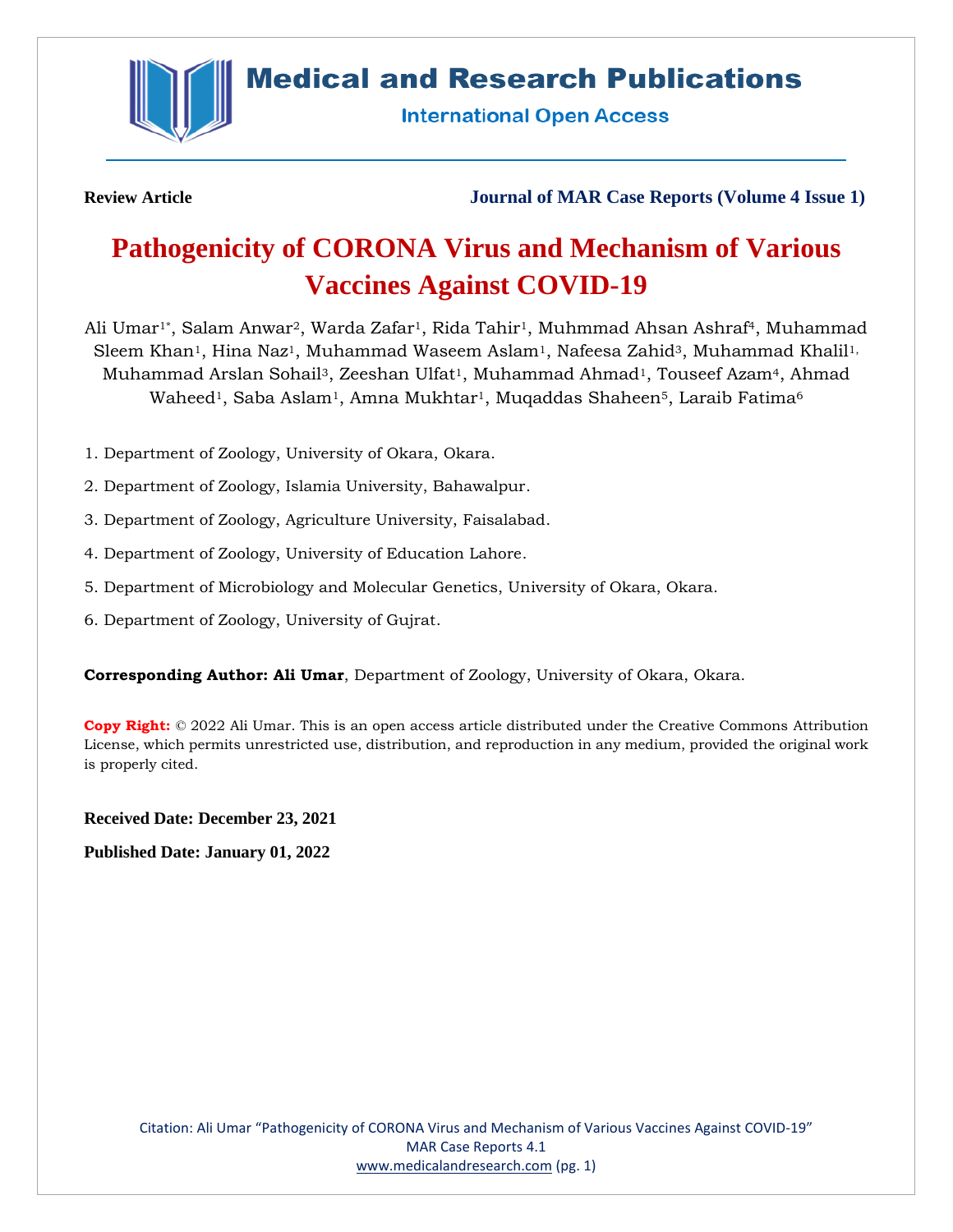## **Abstract**

*The Corona Virus Disease is a pandemic that originated from Wuhan, China in late 2019 and spread throughout the world. It caused major disruptions and unprecedented problems throughout the world, particularly in the healthcare systems. The severe coronavirus acute syndrome 2 (SARS-CoV-2) infected 120 million people around the world by March 2021. The replication of the freshly produced virus' RNA genome occurs with the assistance of RNA polymerase. This dangerous virus can be prevented only by the means of vaccination. For several decades, vaccinations have been the most effective method of preventing the rapid spread of infectious diseases. Vaccines give protection in a variety of ways, which vary depending on the type of vaccine administered. After receiving any type of vaccination, the body produces T-lymphocytes and B-lymphocytes which produce antibodies against pathogenic antigens and remember how to fight the virus in the future if it is exposed. Antigen subunit vaccines, viral vector vaccines, mRNA vaccinations, DNA vaccinations, and live attenuated vaccinations are some of the different forms of vaccines available against COVID-19. This study concluded that a safe and effective COVID-19 vaccine that can elicit a significant immune response to bring this pandemic to a close is an urgent priority. Identifying international finance methods to assist in the development, production, and stockpiling of coronavirus vaccines is considered a top priority by all parties. This pandemic may serve as a model for future coronavirus transmission into mammals, which has prompted international experts to not only investigate the outbreak but also predict future transmission in the future.* 

*Keywords: COVID-19, RNA genome, Vaccine, Working mechanism* 

## **1.Introduction:**

The Coronavirus Disease (COVID-19) is a pandemic that outbreak from Wuhan China in late 2019 (Yu et al., 2020). It has produced serious disturbances and unprecedented problems around the whole world including in worldwide healthcare systems (S. Chen et al., 2020). Severe corona viral acute syndrome 2 (SARS-CoV-2) caused severe viral pneumonia which began in December 2019 in Wuhan, China, infected over 120 million individuals and caused 2,66 million deaths on 16 March 2021 (Dong et al., 2020).

COVID-19 mainly affects the respiratory system with several symptoms, ranging from moderate rhino rhea to severe dysfunctions in breathing (Huang et al., 2020). Commonly, the coronavirus is more lethal

Citation: Ali Umar "Pathogenicity of CORONA Virus and Mechanism of Various Vaccines Against COVID-19" MAR Case Reports 4.1 [www.medicalandresearch.com](http://www.medicalandresearch.com/) (pg. 2)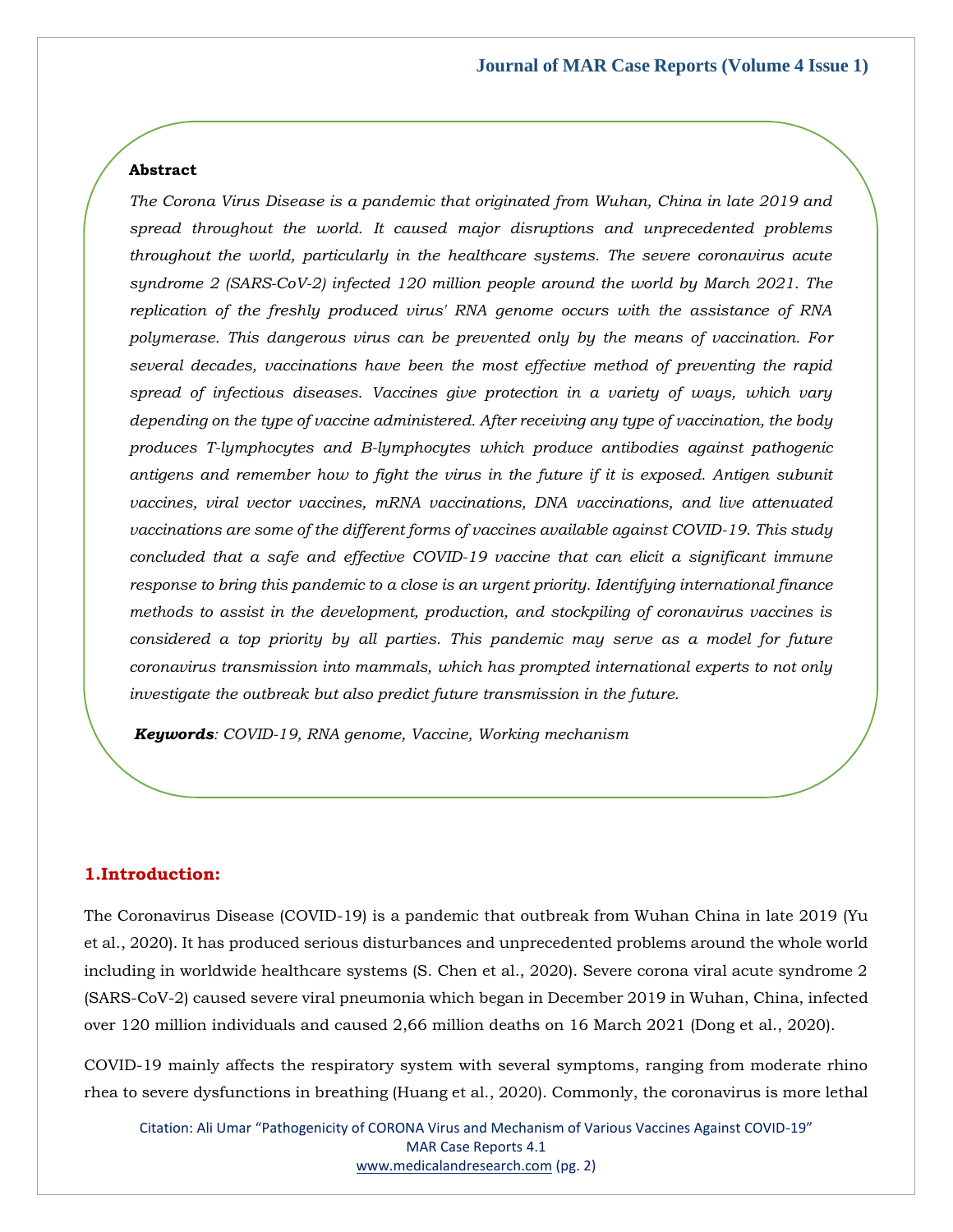to elderly people living with co-morbidities such as high blood pressure, obesity, diabetes and renal disease (Bhatraju et al., 2020; Bornstein et al., 2020; Elhadi et al., 2021).

Pakistan needs ventilators, hospital clothing and personal protective equipment for the fight against the current disease with a limited budget (Dailytimes.com.pk., 2020). Despite the strict measures, 260,000 major occurrences with over 5,000 deaths were reported nationally as of 17 July 2020. In early March, provincial administrations enacted a national lockdown, unhappily opposed by hard-line clergy and religious activists who called on people to pray in congregation in Mosque. There have been countless mass meetings at the national level with little information about the epidemic during this epidemic (Ladiwala et al., 2021; Salman, 2020).

## **1.1. Structure of CORONA VIRUS**

Coronaviruses are pleomorphic, encapsulated viruses differentiated from other viruses by a distinctive fringe of S projections on their surface. The virus's positive single-stranded RNA genome forms a complex structure with the nucleocapsid (N) protein when the N protein is present, resulting in helical nucleocapsids. The genome was polyadenylated, and the capsid protein was introduced (Carter et al., 2007). Genomic comparison of SARS-Corona virus and SARS-Corona virus-2 discovered that the two viruses shared 79 percent of their amino acid sequences, with 380 amino acid alterations primarily identified in the NSP genes. These alterations were found in the immune-dominant S protein (27 amino acid changes), as well as the NSP3 and NSP2 proteins (102 and 61 amino acid substitutions, respectively). E protein, NSP 7, NSP 13, and a few auxiliary proteins' amino acid concentrations were altered, on the other hand, had a minimal effect (Wu et al., 2020). Both SARS-Corona virus and SARS-Corona virus-2 must initially connect to a common host receptor known as hACE2, even though SARS-CoV-2 binds to the receptor with higher affinity than SARS-CoV. According to sequencing studies of the two viruses, MERS-CoV employs a completely different receptor, Dipeptidyl Peptidase 4 (DPP4), then SARS-CoV-2, and the virus is only remotely linked to SARS-CoV-2, with around 50% sequence similarity (Lu, 2020).

#### **1.2. Mechanism of pathogenicity and life cycle of COVID-19 Virus**

The transcribing and translation operations get started. (For an example, see Fig. 1.) This is accomplished with the help of an enzyme known as RNA-dependent RNA polymerase, which uses a negative stand template to replicate the newly created virus's RNA genome (see Figure 1) (Mittal et al., 2020; Sanders et al., 2020). SARS-CoV-2 has a higher binding affinity for the angiotensin-converting enzyme 2 (ACE2) receptor than previous SARS strains, allowing it to spread faster throughout the body (Gussow et al., 2020; Mittal et al., 2020; Sanders et al., 2020). The M protein is by far the most abundant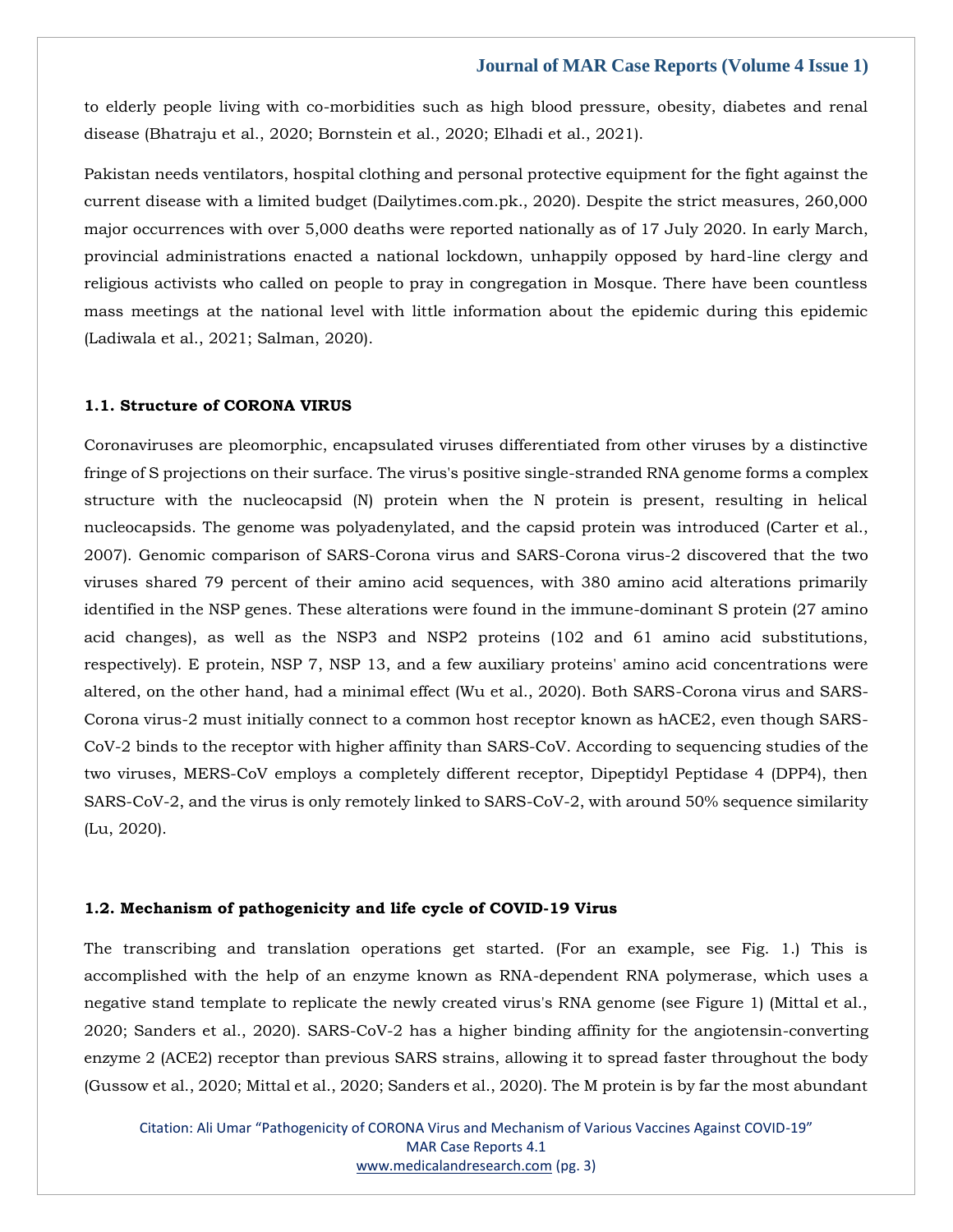structural glycoprotein in virus particle structure (Schoeman & Fielding, 2019). It is essential for both nutrition transport through the cell membrane and viral particle shape development. The spike protein, also known as the S protein, is a type I membrane glycoprotein that is responsible for the production of virus peplomers. It's also known as the S protein in some quarters. The N protein's role is to make the viral RNA genome more easily bindable while simultaneously maintaining its stability (E. Kim et al., 2020). According to (Chen et al., 2020), the E protein is necessary for both virus release and viral assembly during pathogenesis, as demonstrated in Figures 1 and 2. SARS-entire CoV-2's genome sequence was examined, and it was identified that the virus had a significant degree of sequence similarity to SARS-CoV-1. (S. Chen et al., 2020). This demonstrates that SARS-CoV-2 is more compatible with the original virus than SARS-CoV.



**Figure 1:** Life cycle of Sar-cov-2 (Chilamakuri & Agarwal, 2021)

## **1.3. COVID-19 vaccine**

Vaccination is the most efficient technique of preventing the rapid spread of infectious diseases for several decades. Several organizations and unaware people have recently begun to spread vaccine misconceptions and conspiracy theories, putting further strain on healthcare officials and personnel (Paterson et al., 2016). The development and distribution of the COVID-19 vaccine is a continuous process. Across Europe and North America, a considerable number of applicants for healthcare

Citation: Ali Umar "Pathogenicity of CORONA Virus and Mechanism of Various Vaccines Against COVID-19" MAR Case Reports 4.1 [www.medicalandresearch.com](http://www.medicalandresearch.com/) (pg. 4)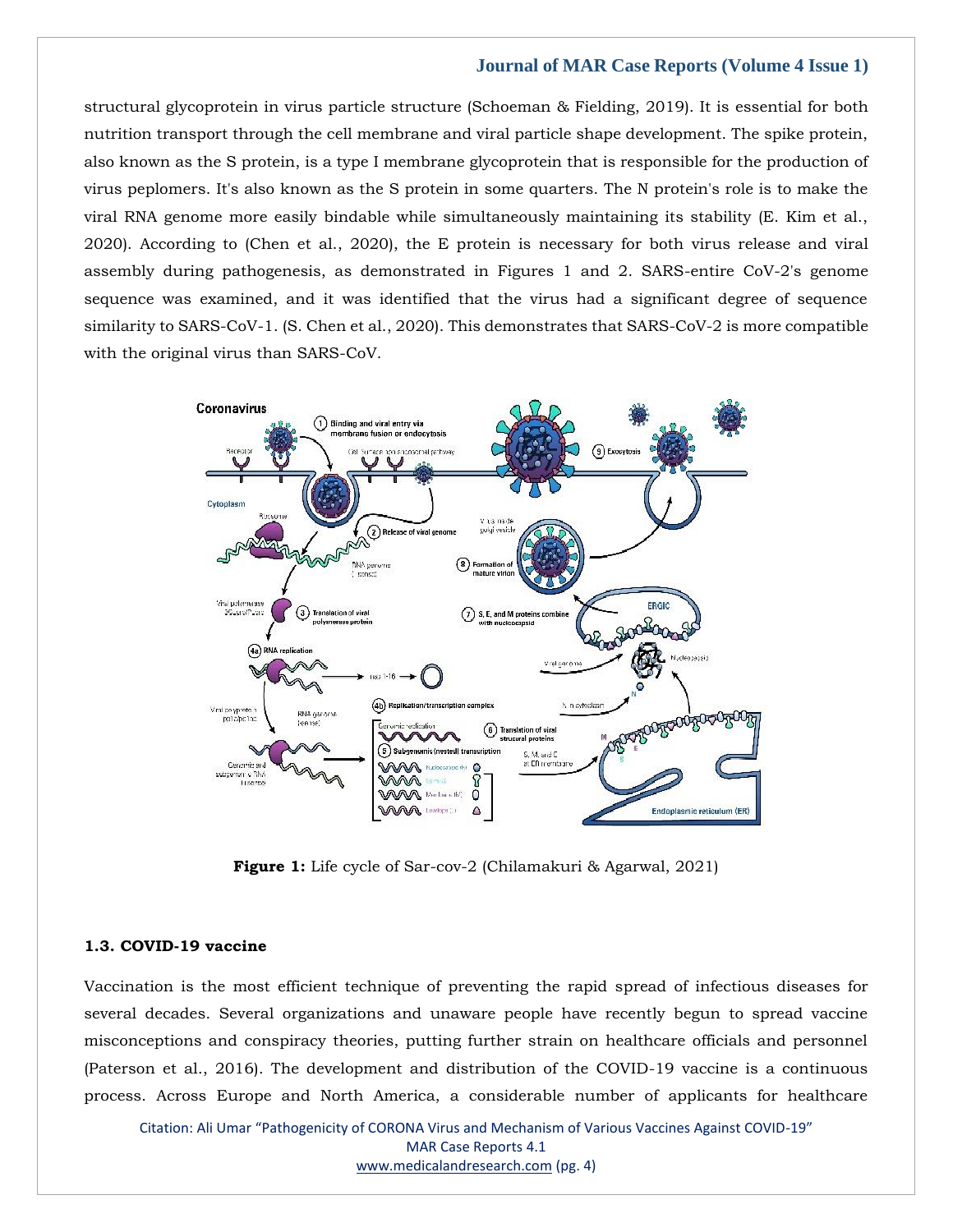personnel and high-risk groups, such as the elderly and those with chronic diseases, have been made available for recruitment (Voysey et al., 2021). Developing and third world countries are at risk of postponing vaccination due to a variety of factors, including a lack of public awareness, trust, resource constraints, and a scarcity of vaccine supplies, as developed countries receive vast amounts of vaccinations and ignore the needs of other countries (Wouters et al., 2021). As a consequence of this difference, poor nations may be at a high risk of disadvantages as a result of their limited ability to resist COVID-19 in conjunction with their current healthcare system status (Elhadi et al., 2020). The new alliance, which was initiated in September 2020 by several firms with their efforts, 2021 it was able to believe that about 100 million COVID-19 vaccine doses will be distributed to poor countries (Knoll & Wonodi, 2021).

Much effort has been invested in developing vaccines against COVID-19 in the hope of averting a virus outbreak, and the S-protein from SARS-CoV-2 has been used in the majority of vaccine candidates now being developed (Dhama et al., 2020). According to the WHO, there are 158 SARS-CoV-2 vaccine candidates in preclinical or exploratory stages of development (World Health Organization, 2020). ChAdOx1 (University of Oxford), Pathogen-specific aAPC (ShinzenGeno-Immune Medical Institute), INO-4800 (Inovio, Inc.), Ad5-nCoV (CanSino Biologicals), and the drugs mRNA-1273 (Moderna) and LV-SMENP-DC are all being investigated in phase I/II clinical trials (World Health Organization, 2020). Several vaccines are developed around the world, each type of vaccine has its own set of benefits and drawbacks.

Each kind of vaccine is now being evaluated by the FDA for licensure (Wang et al., 2020). Researchers now have access to a range of adjuvant technologies, including MF-59 (Novartis), CpG 1018 (Dynavax), AS03 (GSK), and others, that can be utilized to boost the immunogenicity of a vaccine during development (Andreadakis et al., 2020). This technique is also being used to identify epitopes for SARS-CoV-2 vaccine candidates, which is an additional application of the technique. Using this method, the key B cell epitopes and cytotoxic T cells present in viral proteins recognized by the immune system can be identified. (Gupta et al., 2006).

## **1.4. Working Mechanism of COVID-19 Vaccine**

Vaccines give protection in a variety of ways, which vary depending on the type of vaccine administered. After receiving any type of vaccination, the body produces T-lymphocytes and B-lymphocytes which produce antibodies against pathogenic antigens and remember how to fight the virus in the future if it is exposed (Shah, 2021). After receiving a vaccination, the body begins to produce immune cells i.e. Tlymphocytes and B-lymphocytes (Alberts et al., 2002). A person can get the virus that causes COVID-19 before or after the immunizations and later becomes ill as a result of the vaccine failing to provide adequate protection against the virus. After vaccination, symptoms such as fever may arise as a result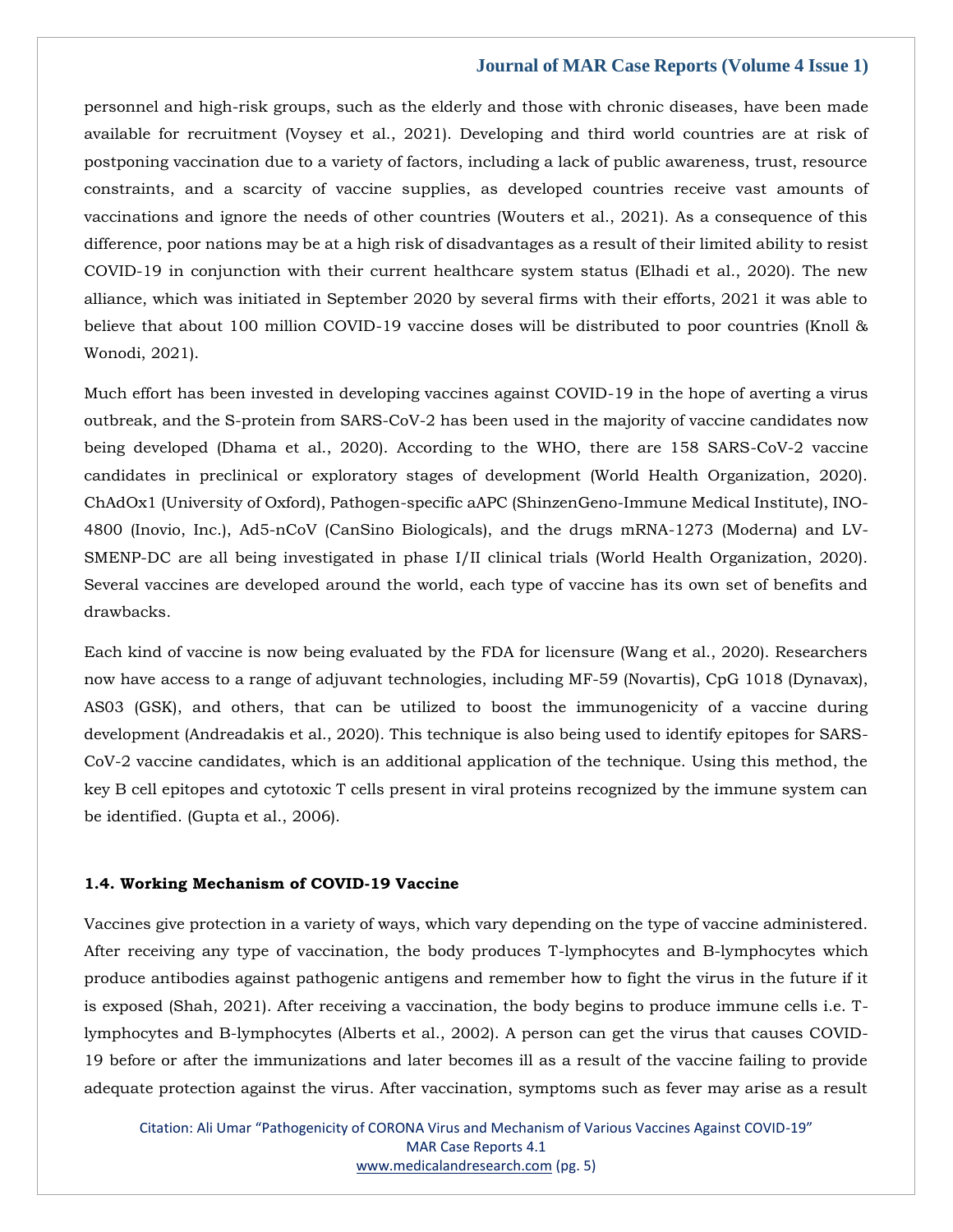of the immune system's attempt to strengthen its defense. These signs and symptoms are usual and signal that the body is putting together an immunological response to an infection (CDC, 2021).

## **1.5. Types of COVID-19 Vaccine and their working Mechanism**

## **1.5.1. Protein Sub-unit vaccine**

Subunit vaccination is utilized to elicit a long-term protective or therapeutic immune response in the patient via the use of recombinant antigenic proteins or else synthetic peptides (Wang et al., 2020). On the other hand, the sub-unit vaccine has low immunogenicity and the addition of an adjuvant is needed to boost the immune responses enhance by immunization. It is possible to enhance the immunomodulatory cytokine response or raise the antigenic material biological half-life. Adjuvants are used to assist compensate for some of the drawbacks of protein subunit vaccinations (Cao et al., 2018). The most efficient antigen for producing neutralizing antibodies is the S protein (SARS-CoV-2 virus). S Protein is made up of two subunits. This collection of domains can be found in both S1 and S2, with S2 including domains FP, HR 1, and 2, as well as other domains (Ou et al., 2020). The virus invades the cell through endocytosis and makes contact with the hACE2 receptor via the S-Protein. The subunit vaccine's targets are the S-Protein and its antigenic components (Wang et al., 2020). The S glycoprotein can be recognized from the other glycoproteins during the pre-fusion and post-fusion phases. As a result, to protect the epitopes and elicit effective antibody responses, the antigen needs to retain the surface chemistry along with the shape of pre-fusion spike protein (Graham, 2020). As previously indicated, using RBM antigen will boost the counterbalancing antibody response as well as the entire efficacy of vaccination.

#### **Novavax (NVX-CoV2373):**

NvxCoV2373 is an immunizing vaccine based on recombinant coronavirus S-Protein expression. It is a pre-fusion, stable protein that is utilized to block the transmission of disease-causing coronaviruses (Coleman et al., 2014). It was possible to express the protein in a stable manner using Baculovirus technology (Tu et al., 2020). According to the business, the Matrix-M adjuvant will be employed by increasing the production of neutralizing antibodies to stimulate the immune response versus the SARS-CoV-2 spike protein. After solo immunization, animal models developed a statistically significant number of anti-spike in nature protein antibodies that inhibit the hACE2 receptor binding region and were capable of triggering SARS-CoV-2 wild-type virus nullifying antibodies (Novavax covid 19 vaccine trial, 2020).

Citation: Ali Umar "Pathogenicity of CORONA Virus and Mechanism of Various Vaccines Against COVID-19" MAR Case Reports 4.1 [www.medicalandresearch.com](http://www.medicalandresearch.com/) (pg. 6)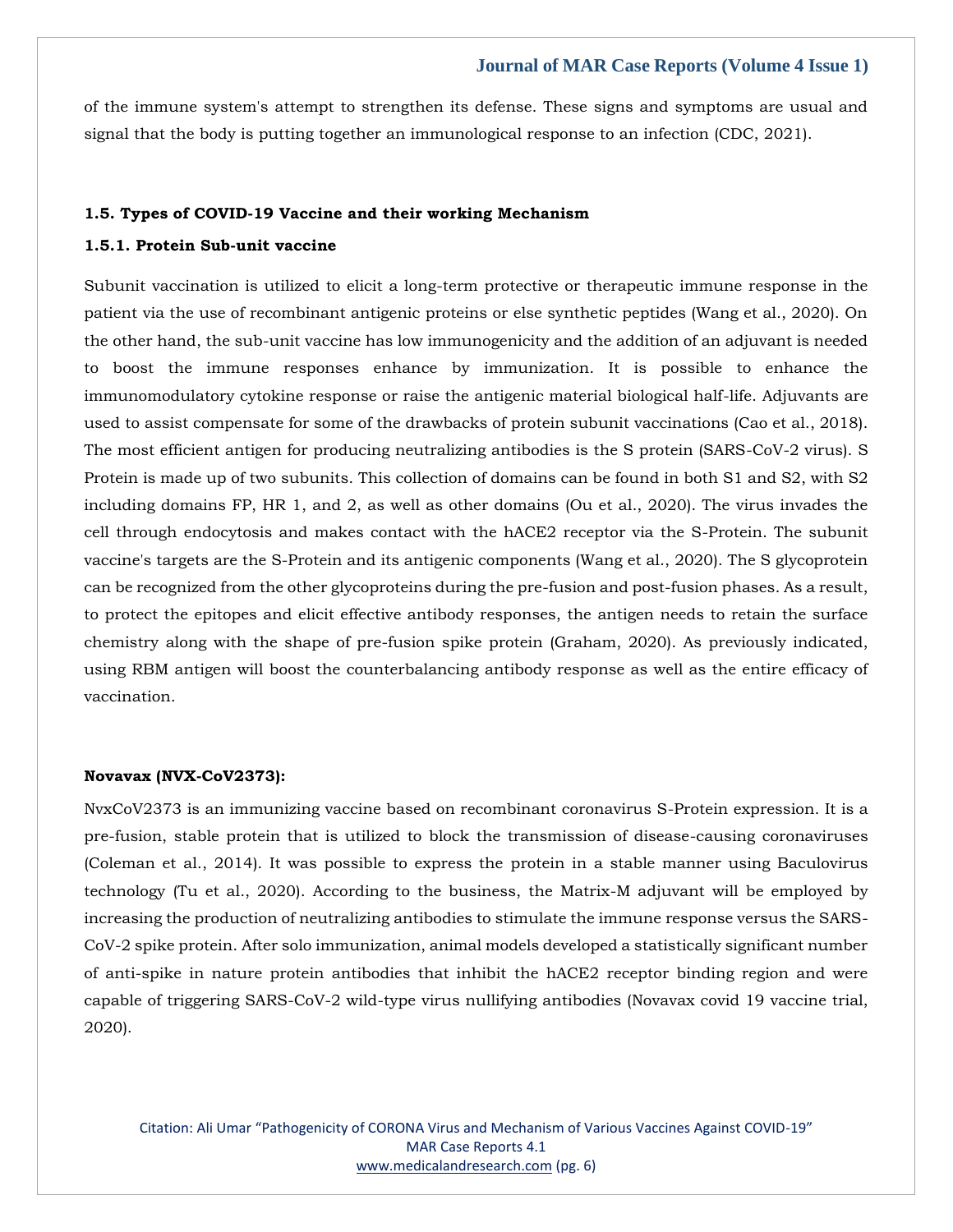

**Figure 2:** Working mechanism of NOVAVAX (Irfan, 2021)

**PittCoVacc:** There is now an investigational vaccine for rSARS-CoV-2 being developed using microneedle arrays (MNAs). rSARS-CoV-2 S1 and rSARS-CoV-2-S1fRS09 virus strains are delivered by microneedle arrays (MNAs) to infected people who have rSARS (recombinant immunogens). Two weeks after the start of the preclinical trials, a statistically significant accrue was observed in antigen-specific antibodies in the models of mice which is used in the preclinical trial base studies, indicating that the treatment was effective. The results of the preclinical trials were published in the journal Clinical Immunology. Even though the vaccine had been sterilized via gamma radiation, the immunogenicity of the vaccine was retained, which was a significant achievement in and of itself. When statistically significant antibody titers are detected early in the disease, as well as before boosting, this provides further evidence that the MNA-SARS-CoV-2 vaccine is feasible in clinical practice (Kim et al., 2020).

## **1.5.2. Viral Vectored vaccines**

It is possible to build a vaccine that gives preventive protection against a disease-causing virus through the use of viral vectors. The fact that they are exceedingly precise in terms of carrying genes to their specific target cells, so they were extremely response effective in terms of gene transduction, also they are quite successful in terms of eliciting an immune response are all other characteristics of these vaccines (Ura et al., 2014). Their ability to maintain a high level of antigenic protein expression for a protracted length of time makes them excellent candidates for use in preventative medicine. Vaccines

Citation: Ali Umar "Pathogenicity of CORONA Virus and Mechanism of Various Vaccines Against COVID-19" MAR Case Reports 4.1 [www.medicalandresearch.com](http://www.medicalandresearch.com/) (pg. 7)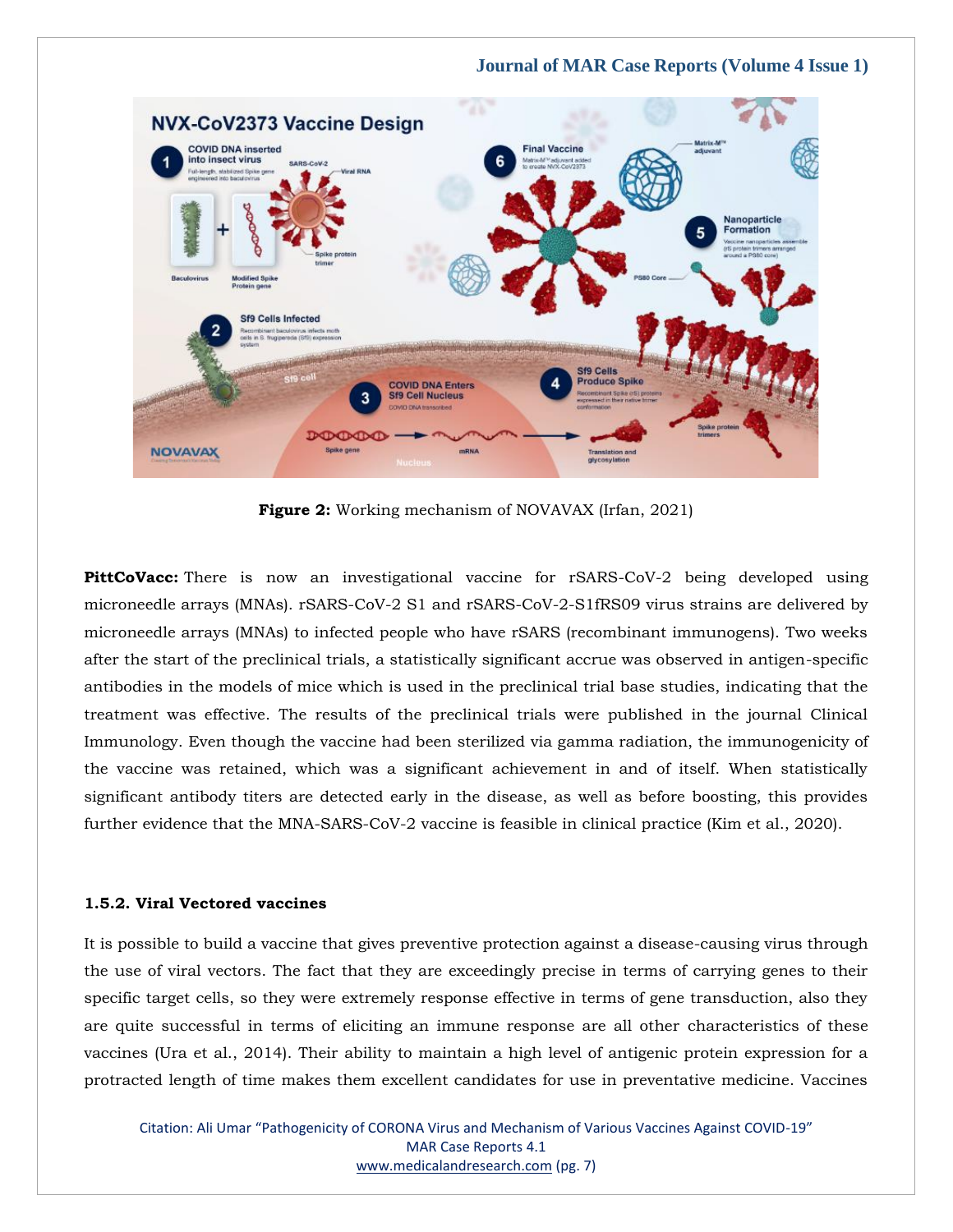like these activate and boost cytotoxic T lymphocytes (CTL), which results in the elimination of virusinfected cells as a result of vaccination delivery (Le et al., 2020).



**Figure 3:** Working mechanism (Shrestha & Iqbal, 2019)

## **CanSino Biologics (Ad5-nCoV)**

Adenovirus type-5 vector encrypts the SARS-CoV-2 recombinant protein (spike protein) (Ad5). The S Protein and plasminogen activator (signal peptide gene) genes were cloned into the Ad5 vector without the E1 and E3 genes. A vaccine was developed using Microbix Biosystems' Admax vaccine development technology. Clinical trials in phase I indicated an effective antibody response. This is the first time. The peak in neutralizing antibodies specific for the RBD and S proteins occurred 28 days following vaccination. The CD4+ and CD8+ T cell responses peaked 14 days after vaccination and then declined. In comparison, preexisting anti-Ad5 immunity had little effect on T cell and antibody responses (Le et al., 2020; Thames et al., 2020; Zhu et al., 2020). A second phase of the trial will examine antibody response in people aged 18 to 60 who have received one of three study dosages. The protocol requires three and six-month follow-up (Thames et al., 2020).

Citation: Ali Umar "Pathogenicity of CORONA Virus and Mechanism of Various Vaccines Against COVID-19" MAR Case Reports 4.1 [www.medicalandresearch.com](http://www.medicalandresearch.com/) (pg. 8)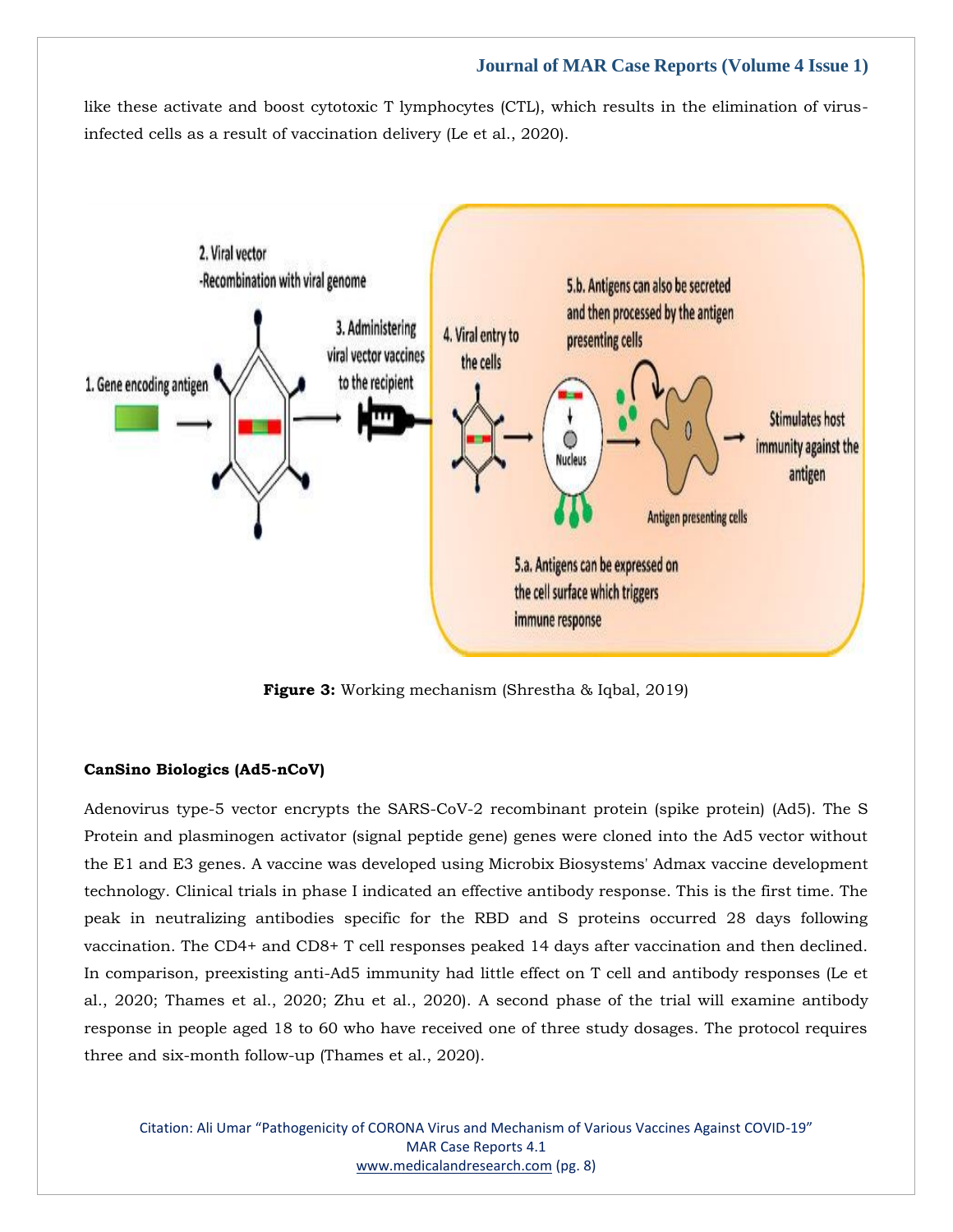## **1.5.2. mRNA Vaccine**

As a result of the discovery of microRNA (mRNA), a new non-integrating and non-infectious platform with a minimal threat of insertional mutagenesis have developed, enabling the development of novel treatments. Researchers are now looking into non-replicating RNAs, as well as virus-derived selfreplicating RNAs, as prospective research areas for the near future. While it is hard to eliminate the immunogenicity of the mRNA, it is conceivable to make modifications to the vaccines to extend their shelf life significantly. Because the mRNA genetic vector is the least immunogenic genetic vector available, anti-vector immunity is avoided, allowing the immunization to be administered several times without creating an adverse reaction to the patient (Zhang et al., 2019). Using this platform, which is highly adaptable and capable of reproducing both the antigen expression and structure observed during the natural infection, vaccines have been developed more quickly than any other platform available (Mulligan et al., 2020).



**Figure 4:** mRNA vaccine working mechanism (oligotherapeutics.org, 2020)

## **Pfizer (BNT162b1)**

With the use of codon optimization, researchers have created a vaccine (mRNA) that encrypts for the trimerized SARS-CoV-2 RBD, which serves as a substantial target for the virus's neutralizing antibodies (nAb). The RBD antigen has been modified to include a T4 fibritin-derived fold on the trimerization domain, which is thought to have resulted in a higher level of immunogenicity in the final vaccine product, according to the researchers. For the most efficient delivery feasible, mRNA has been encapsulated in ionizable cationic lipid nanoparticles with an 80-nm diameter to ensure that it is given

Citation: Ali Umar "Pathogenicity of CORONA Virus and Mechanism of Various Vaccines Against COVID-19" MAR Case Reports 4.1 [www.medicalandresearch.com](http://www.medicalandresearch.com/) (pg. 9)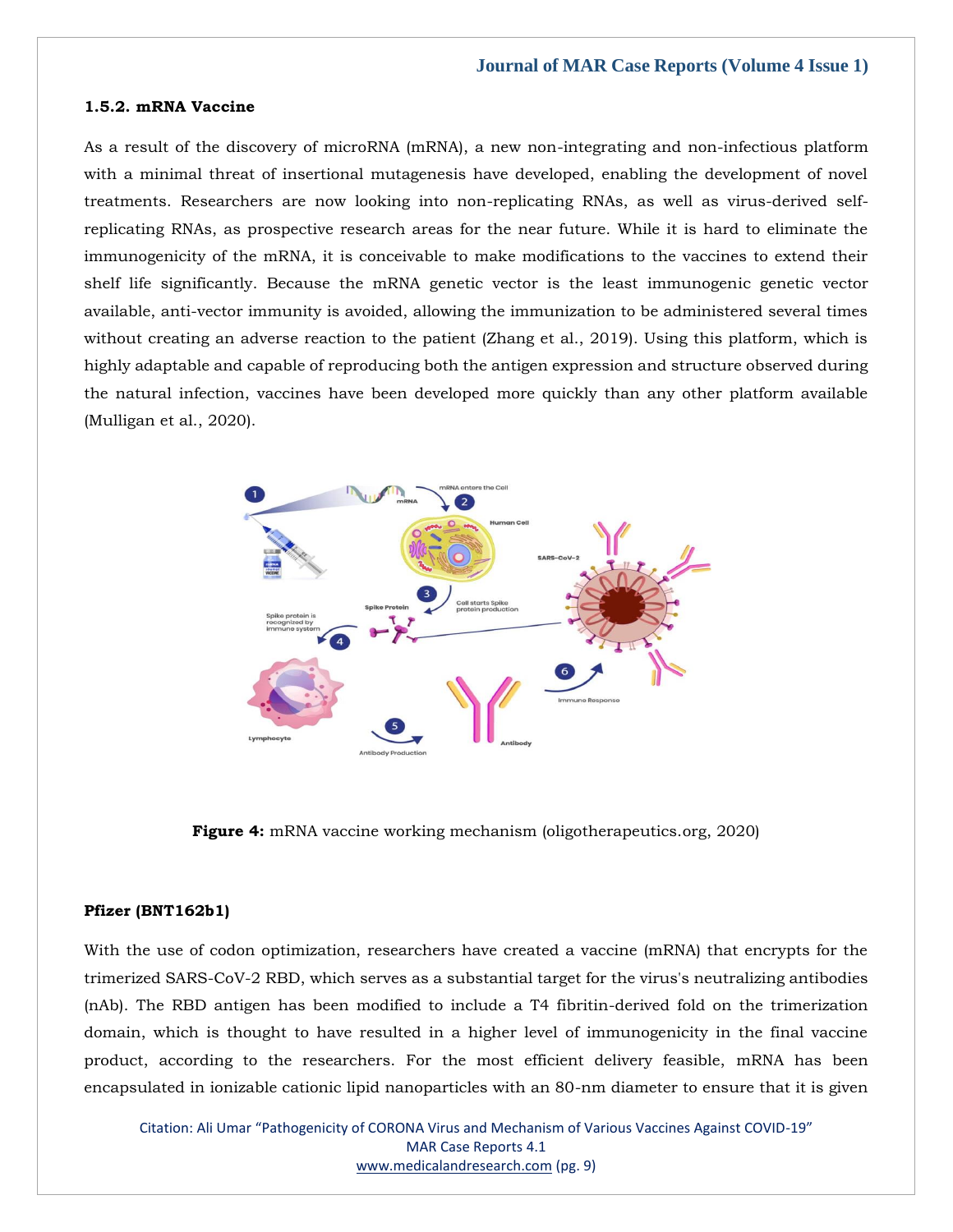as quickly as possible. It was reported that RBD-specific IgG antibody levels were elevated in the Phase 1/2 clinical trial, with geometric mean concentrations ranging from 8 to 46.3 times higher than those found in convalescent serum. Those discovered in the serum panel, on the other hand, had geometric mean titers of SARS-CoV-2 offset antibodies that were 1.8-2.8 times higher than those found in the convalescent serum panel. This is by prior research findings. No adverse effects were observed or reported as a result of the minor and brief local reactions that occurred, as well as the systemic events that happened as a result of these events. In contrast, no investigation was carried out to determine the participants' safety or immunological reactions after the second dose had been administered for more than 2 weeks and they had been exposed to the second dose (Mulligan et al., 2020).

## **1.6. DNA Vaccines**

The overview of the DNA vaccine, which codes for an adjuvant and antigens that brings an adaptive immune response, was one of the most ground-breaking developments in the field of vaccination. Specifically, it is the transgenic gene that is expressed in the transfected cells, and it is this transgene that is responsible for delivering a consistent supply of transgene-specific proteins that are comparable to those produced by live viruses in the laboratory. It has been shown by researchers in a recent paper that was published in The Journal of Immunology that the antigenic material is also taken up by immature Dendritic Cells, were then also presented to CD8+ and CD4+ T cells on the cell surface, where it stimulates effectual humoral and cellular immune retorts (Hobernik & Bros, 2018).





Citation: Ali Umar "Pathogenicity of CORONA Virus and Mechanism of Various Vaccines Against COVID-19" MAR Case Reports 4.1 [www.medicalandresearch.com](http://www.medicalandresearch.com/) (pg. 10)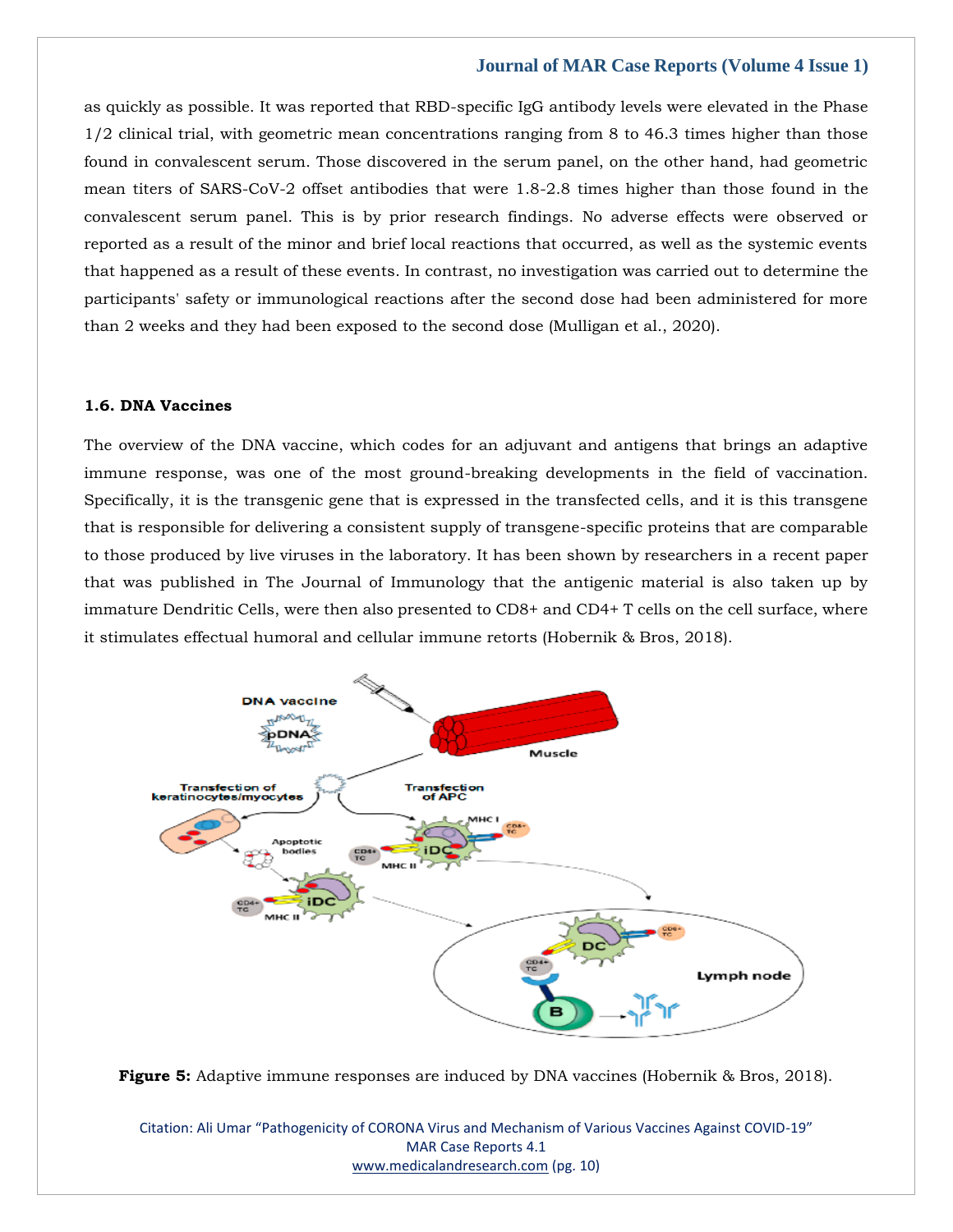#### **INO-4800**

DNA vaccines have the potential to prevent infection caused by CORONA Virus (Safety, 2020). The INO-4800 vaccine also targets the major surface antigen spike protein of the SARS-CoV-2 virus and has been demonstrated to elicit a significant binding and neutralizing antibody response in guinea pigs and mice (Smith et al., 2020). Using a hand-held smart device known as CELECTRA®, the vaccine is administered to the patient. The device utilizes a brief electrical pulse to reversibly generate microscopic pores in the cells, allowing the plasmids to enter the cells (Safety, 2020).

## **1.7. Live Attenuated Vaccines**

**DelNS1-SARS-CoV2i-RBD:** This vaccine is an influenza-based vaccination strain that has had the NS1 gene removed, which improves the vaccine's efficiency by increasing the vaccine's potency. It has been demonstrated that growing viruses that have been re-organized in chick embryos or Madin Darby Canine Kidney Cells (MDCK) state the RBD domain of the SARS-CoV-2 spike protein on their surfaces were efficient in inhibiting the spread of the virus. Compared influenza virus wild type, this influenza virus can have delivered through the nasal passages and has the potential to be more immunogenic (Kumari et al., 2021).

#### **1.8. Conclusions**

SARS-CoV-2 has been declared a pandemic, halting all economic activity globally. Scientists from all across the world are collaborating to repurpose drugs, produce vaccines, and create new technologies. Several COVID-19 vaccine candidates have previously been identified using various methods. Despite continued efforts, no solution has been found. Vaccine production takes time and goes through multiple stages before reaching the clinic. Some phases can be omitted if sufficient data is available now; however, other phases can be skipped to speed up regulatory review, approval, manufacturing, and quality control. Due to the discovery of this unique Coronavirus, scientists have had to design new vaccine approaches. Vaccination must be very effective, have few side effects, and cause no serious diseases, according to the WHO. The vaccine is safe for all ages, including pregnant and nursing moms. To be effective, it must provide rapid protection with a single dose and be safe for one year following therapy.

New vaccines require extensive testing to verify their safety and efficacy. To mass-produce and distribute coronavirus vaccines, scientists will need to create methods and skills. Many pandemic vaccine candidates are presently being developed globally in conjunction with the Coalition for Epidemic Preparedness Innovation (CEPI), an international non-governmental organization. Moderna and the Vaccine Research Centre have produced a virus coated in lipid nanoparticles. Moderna is a biotech company developing mRNA-based vaccinations. Companies including Novavax, Sichuan Clover

Citation: Ali Umar "Pathogenicity of CORONA Virus and Mechanism of Various Vaccines Against COVID-19" MAR Case Reports 4.1 [www.medicalandresearch.com](http://www.medicalandresearch.com/) (pg. 11)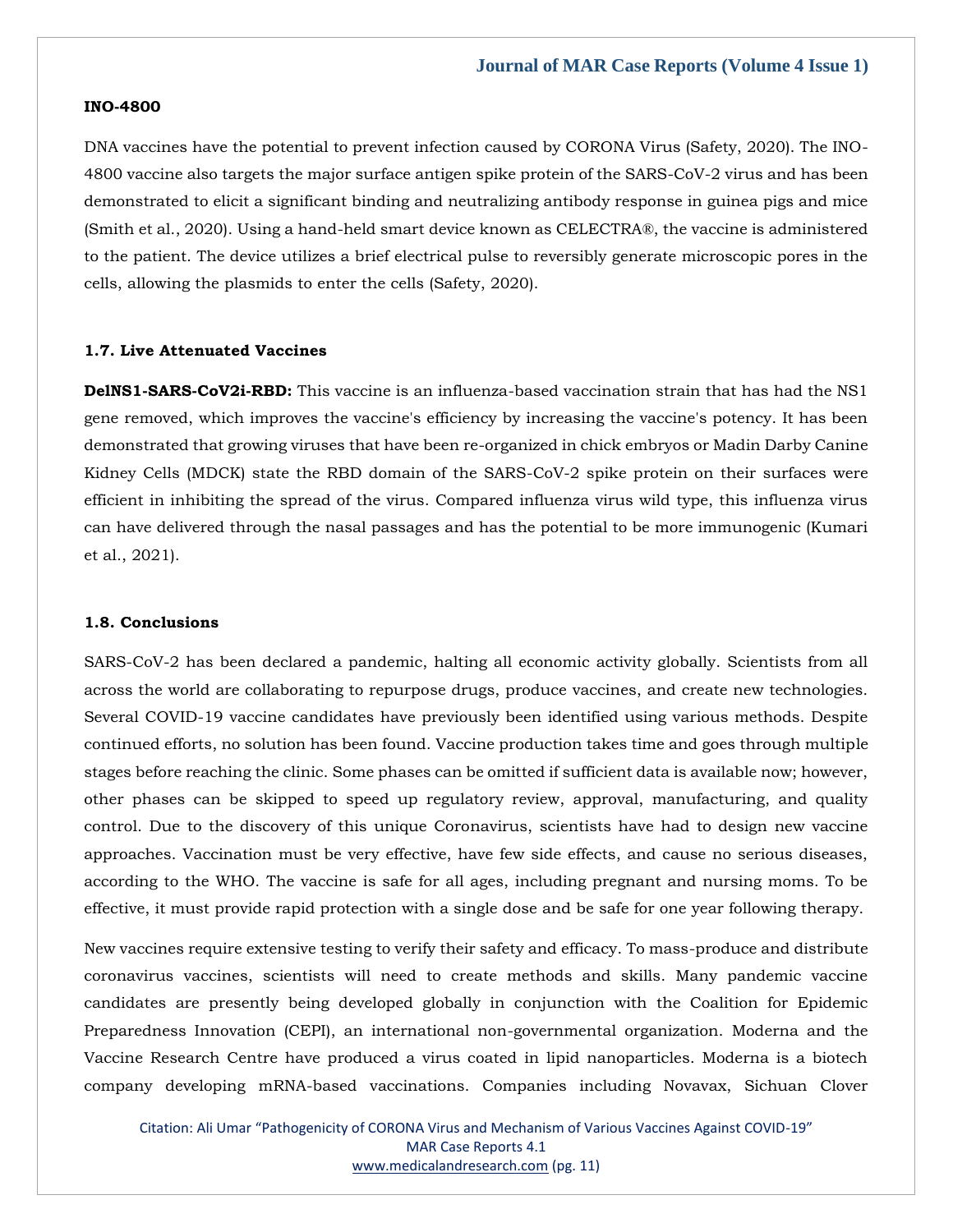Biopharmaceuticals, iBio, and the University of Queensland are all working on S glycoprotein vaccines. The University of Oxford and CanSino Biologics are also working on viral vector-based vaccinations that target the immune system's S glycoprotein. Inovio and Applied DNA Sciences are also working on SARS-CoV-2 S glycoprotein vaccines. Some vaccine candidates will take months, if not years, to develop before being licensed for human use.

Finding a COVID-19 vaccine that is both safe and effective is critical to ending this pandemic. Finding international funding sources to help develop, produce, and stockpile coronavirus vaccines is a major goal for all stakeholders. Possible future coronavirus transmission into mammals has spurred worldwide specialists to not only analyze the outbreak but also anticipate future transmission. If the virus spreads globally, even a one-week delay in vaccine delivery might result in millions of deaths. It also appears to be a scientifically possible endeavor provided sufficient resources are made accessible.

## **References**

1.Alberts, B., Johnson, A., Lewis, J., Raff, M., Roberts, K., & Walter, P. (2002). Lymphocytes and the cellular basis of adaptive immunity. In Molecular Biology of the Cell. 4th edition. Garland Science.

2.Andreadakis, Z., Kumar, A., Román, R. G., Tollefsen, S., Saville, M., & Mayhew, S. (2020). The COVID-19 vaccine development landscape. Nature reviews. Drug discovery, 19(5), 305-306.

3.Bhatraju, P. K., Ghassemieh, B. J., Nichols, M., Kim, R., Jerome, K. R., Nalla, A. K., Greninger, A. L., Pipavath, S., Wurfel, M. M., & Evans, L. (2020). Covid-19 in critically ill patients in the Seattle region case series. New England Journal of Medicine, 382(21), 2012-2022.

4.Bornstein, S. R., Rubino, F., Khunti, K., Mingrone, G., Hopkins, D., Birkenfeld, A. L., Boehm, B., Amiel, S., Holt, R. I., & Skyler, J. S. (2020). Practical recommendations for the management of diabetes in patients with COVID-19. The lancet Diabetes endocrinology.

5.Cao, Y., Zhu, X., Hossen, M. N., Kakar, P., Zhao, Y., & Chen, X. (2018). Augmentation of vaccineinduced humoral and cellular immunity by a physical radiofrequency adjuvant. Nature communications, 9(1), 1-13.

6.Carter, J., Saunders, V., & Saunders, V. A. (2007). Virology: principles and applications. John Wiley & Sons.

7.CDC. (2021, May 27, 2021). Understanding How COVID-19 Vaccines Work. Retrieved August 14 from https://www.cdc.gov/coronavirus/2019-ncov/vaccines/different-vaccines/how-they-work.html

Citation: Ali Umar "Pathogenicity of CORONA Virus and Mechanism of Various Vaccines Against COVID-19" MAR Case Reports 4.1 [www.medicalandresearch.com](http://www.medicalandresearch.com/) (pg. 12)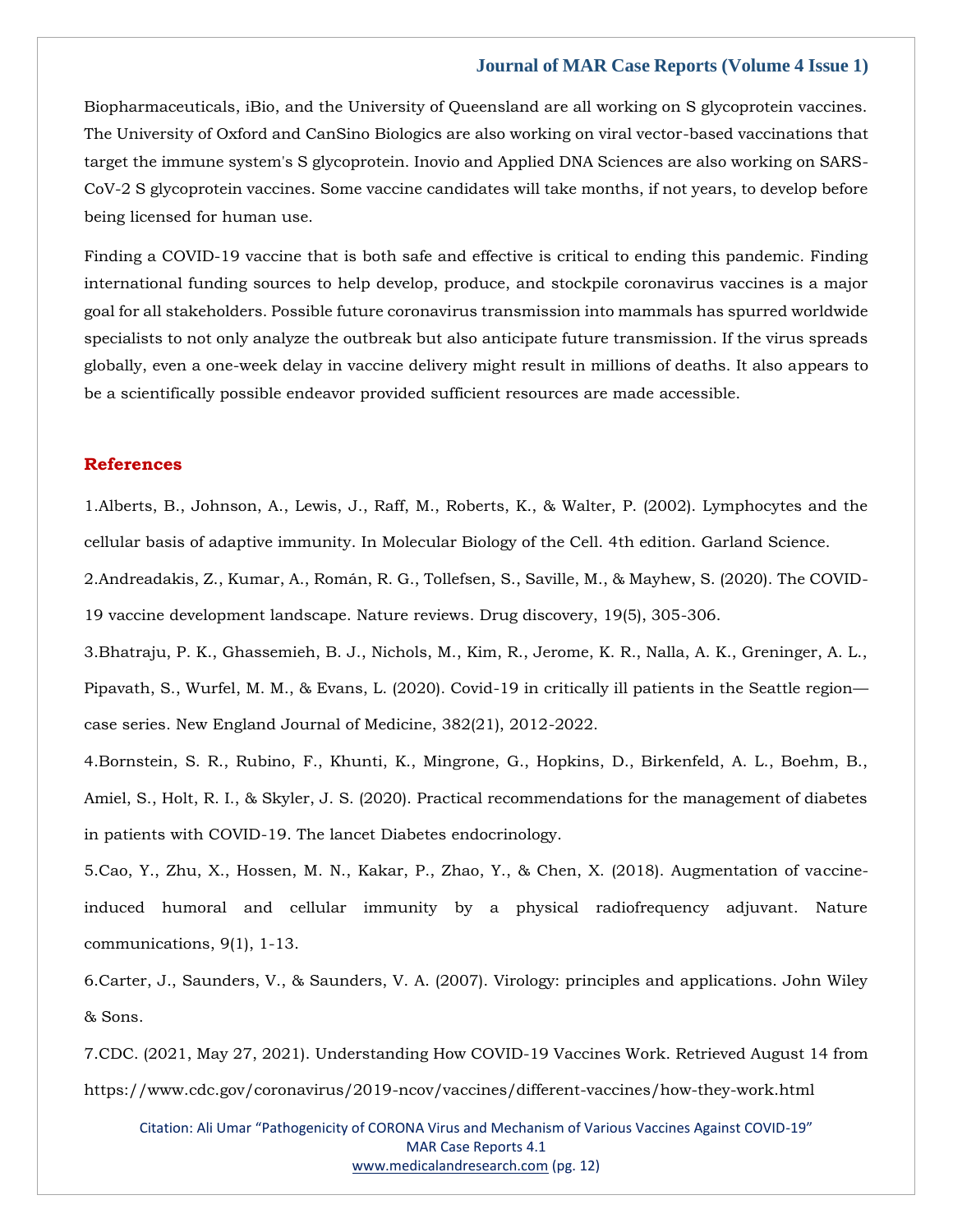8.Chen, Liu, Q., & Guo, D. (2020). Emerging coronaviruses: genome structure, replication, and pathogenesis. Journal of medical virology, 92(4), 418-423.

9.Chen, S., Li, F., Lin, C., Han, Y., Nie, X., Portnoy, R. N., & Qiao, Z. (2020). Challenges and recommendations for mental health providers during the COVID-19 pandemic: the experience of China's First University-based mental health team. Globalization health, 16(1), 1-10.

10.Chilamakuri, R., & Agarwal, S. (2021). COVID-19: Characteristics and therapeutics. Cells, 10(2), 206.

11.Coleman, C. M., Liu, Y. V., Mu, H., Taylor, J. K., Massare, M., Flyer, D. C., Glenn, G. M., Smith, G. E., & Frieman, M. B. (2014). Purified coronavirus spike protein nanoparticles induce coronavirus neutralizing antibodies in mice. Vaccine, 32(26), 3169-3174.

12.Dailytimes.com.pk. (2020). Govt Warns Stern Actions Against Traders Who Raise Face Mask Price: Nausheen Hamid. Retrieved 25 June from https://dailytimes.com.pk/567976/govt-warns-sternactions-against-traders-who-raise-face-mask-price-nausheen-hamid

13.Dhama, K., Sharun, K., Tiwari, R., Dadar, M., Malik, Y. S., Singh, K. P., & Chaicumpa, W. (2020). COVID-19, an emerging coronavirus infection: advances and prospects in designing and developing vaccines, immunotherapeutics, and therapeutics. Human vaccines & immunotherapeutics, 16(6), 1232- 1238.

14.Dong, E., Du, H., & Gardner, L. (2020). An interactive web-based dashboard to track COVID-19 in real time. The Lancet infectious diseases, 20(5), 533-534.

15.Elhadi, M., Alsoufi, A., Alhadi, A., Hmeida, A., Alshareea, E., Dokali, M., Abodabos, S., Alsadiq, O., Abdelkabir, M., & Ashini, A. (2021). Knowledge, attitude, and acceptance of healthcare workers and the public regarding the COVID-19 vaccine: a cross-sectional study. BMC public health, 21(1), 1-21.

16.Elhadi, M., Msherghi, A., Alkeelani, M., Alsuyihili, A., Khaled, A., Buzreg, A., Boughididah, T., Abukhashem, M., Alhashimi, A., & Khel, S. (2020). Concerns for low-resource countries, with underprepared intensive care units, facing the COVID-19 pandemic. Infection, disease health, 25(4), 227-232. 17.Graham, B. S. (2020). Rapid COVID-19 vaccine development. Science, 368(6494), 945-946.

18.Gupta, V., Tabiin, T. M., Sun, K., Chandrasekaran, A., Anwar, A., Yang, K., Chikhlikar, P., Salmon, J., Brusic, V., & Marques, E. T. (2006). SARS coronavirus nucleocapsid immunodominant T-cell epitope

Citation: Ali Umar "Pathogenicity of CORONA Virus and Mechanism of Various Vaccines Against COVID-19" MAR Case Reports 4.1 [www.medicalandresearch.com](http://www.medicalandresearch.com/) (pg. 13)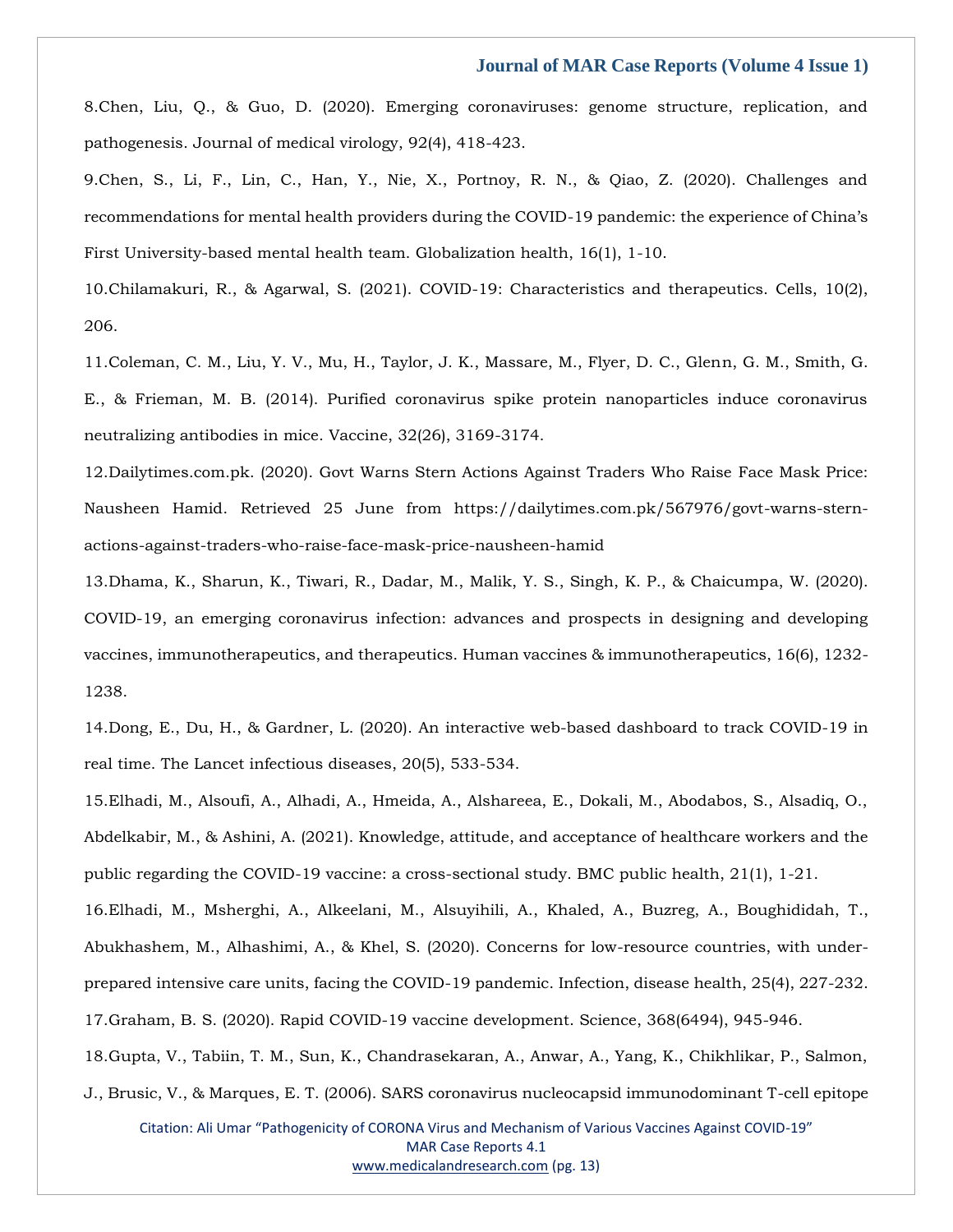cluster is common to both exogenous recombinant and endogenous DNA-encoded immunogens. Virology, 347(1), 127-139.

19.Gussow, A. B., Auslander, N., Faure, G., Wolf, Y. I., Zhang, F., & Koonin, E. V. (2020). Genomic determinants of pathogenicity in SARS-CoV-2 and other human coronaviruses. Proceedings of the National Academy of Sciences, 117(26), 15193-15199.

20.Hobernik, D., & Bros, M. (2018). DNA vaccines—how far from clinical use? International journal of molecular sciences, 19(11), 3605.

21.Huang, C., Wang, Y., Li, X., Ren, L., Zhao, J., Hu, Y., Zhang, L., Fan, G., Xu, J., & Gu, X. (2020). Clinical features of patients infected with 2019 novel coronavirus in Wuhan, China. The lancet, 395(10223), 497-506.

22.Irfan, U. (2021). What the Novavax vaccine means for the global fight against Covid-19. Retrieved August 14 from https://www.vox.com/22533090/novavax-vaccine-trial-covid-19-coronavirus-variants 23.Kim, Lee, J.-Y., Yang, J.-S., Kim, J. W., Kim, V. N., & Chang, H. (2020). The architecture of SARS-CoV-2 transcriptome. Cell, 181(4), 914-921. e910.

24.Kim, E., Erdos, G., Huang, S., Kenniston, T. W., Balmert, S. C., Carey, C. D., Raj, V. S., Epperly, M. W., Klimstra, W. B., & Haagmans, B. L. (2020). Microneedle array delivered recombinant coronavirus vaccines: Immunogenicity and rapid translational development. EBioMedicine, 55, 102743.

25.Knoll, M. D., & Wonodi, C. (2021). Oxford–AstraZeneca COVID-19 vaccine efficacy. The lancet, 397(10269), 72-74.

26.Kumari, D., Prasad, B. D., Dwivedi, P., & Sahni, S. (2021). COVID-19 Vaccines: A possible solution to ongoing pandemic.

27.Ladiwala, Z. F. R., Dhillon, R. A., Zahid, I., Irfan, O., Khan, M. S., Awan, S., & Khan, J. A. (2021). Knowledge, attitude and perception of Pakistanis towards COVID-19; a large cross-sectional survey. BMC public health, 21(1), 1-10.

28.Le, T. T., Andreadakis, Z., Kumar, A., Román, R. G., Tollefsen, S., Saville, M., & Mayhew, S. (2020). The COVID-19 vaccine development landscape. Nat Rev Drug Discov, 19(5), 305-306.

29.Lu, R. (2020). Caracterización genómica y epidemiología del nuevo coronavirus 2019: implicaciones para los orígenes del virus y la unión al receptor. The lancet, 395(10224), 566-568.

Citation: Ali Umar "Pathogenicity of CORONA Virus and Mechanism of Various Vaccines Against COVID-19" MAR Case Reports 4.1 [www.medicalandresearch.com](http://www.medicalandresearch.com/) (pg. 14)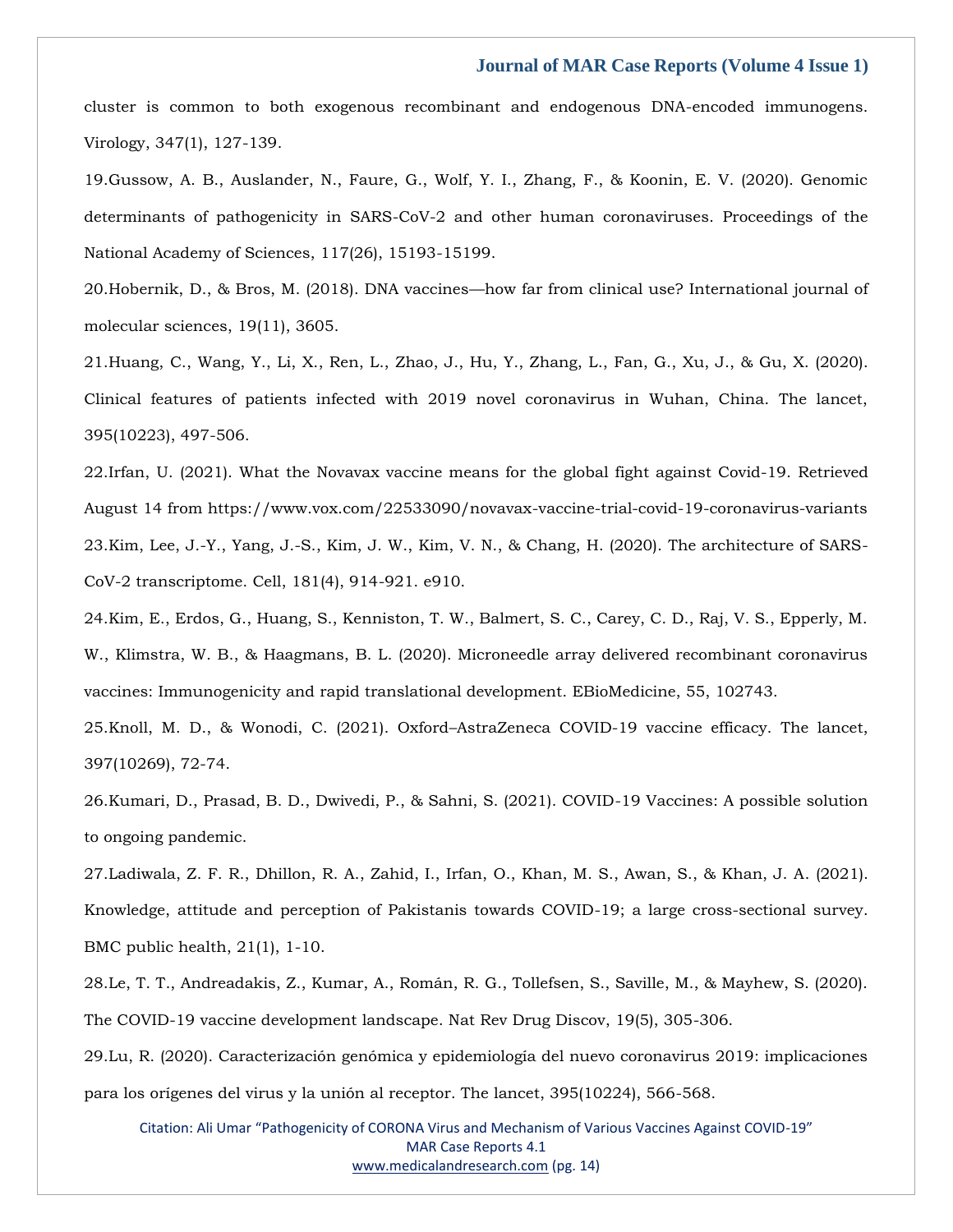30.Mittal, A., Manjunath, K., Ranjan, R. K., Kaushik, S., Kumar, S., & Verma, V. (2020). COVID-19 pandemic: Insights into structure, function, and hACE2 receptor recognition by SARS-CoV-2. PLoS pathogens, 16(8), e1008762.

31.Mulligan, M. J., Lyke, K. E., Kitchin, N., Absalon, J., Gurtman, A., Lockhart, S., Neuzil, K., Raabe, V., Bailey, R., & Swanson, K. (2020). Phase 1/2 Study to Describe the Safety and Immunogenicity of a COVID-19 RNA Vaccine Candidate (BNT162b1) in Adults 18 to 55 Years of Age: Interim Report [Internet]. Infectious Diseases (except HIV/AIDS); 2020 Jul [cited 2020 Oct 14]. Google Scholar.

32.Novavax covid 19 vaccine trial. (2020). Novavax to commence human trial for Covid-19 vaccine https://www.clinicaltrialsarena.com/news/novavax-covid-19-vaccine-trial/

33.oligotherapeutics.org. (2020). Facts about mRNA Vaccines and the Decades of Research That Went into Creating Them https://www.oligotherapeutics.org/facts-about-mrna-vaccines-and-the-decades-ofresearch-that-went-into-creating-them/

34.Ou, X., Liu, Y., Lei, X., Li, P., Mi, D., Ren, L., Guo, L., Guo, R., Chen, T., & Hu, J. (2020). Characterization of spike glycoprotein of SARS-CoV-2 on virus entry and its immune cross-reactivity with SARS-CoV. Nature communications, 11(1), 1-12.

35.Paterson, P., Meurice, F., Stanberry, L. R., Glismann, S., Rosenthal, S. L., & Larson, H. J. (2016). Vaccine hesitancy and healthcare providers. Vaccine, 34(52), 6700-6706.

36.Safety, T. (2020). Immunogenicity of INO-4800 for COVID-19 in Healthy Volunteers. ClinicalTrials. gov.

37.Salman, Y. (2020). Public management reforms in Pakistan. Public Management Review, 1-11.

38.Sanders, W., Fritch, E. J., Madden, E. A., Graham, R. L., Vincent, H. A., Heise, M. T., Baric, R. S., & Moorman, N. J. (2020). Comparative analysis of coronavirus genomic RNA structure reveals conservation in SARS-like coronaviruses. BioRxiv.

39.Schoeman, D., & Fielding, B. C. (2019). Coronavirus envelope protein: current knowledge. Virology journal, 16(1), 1-22.

40.Shah, S. (2021). Covid-19 Pandemic and Vaccine. Journal of Universal College of Medical Sciences, 9(01), 1-3.

Citation: Ali Umar "Pathogenicity of CORONA Virus and Mechanism of Various Vaccines Against COVID-19" MAR Case Reports 4.1 [www.medicalandresearch.com](http://www.medicalandresearch.com/) (pg. 15)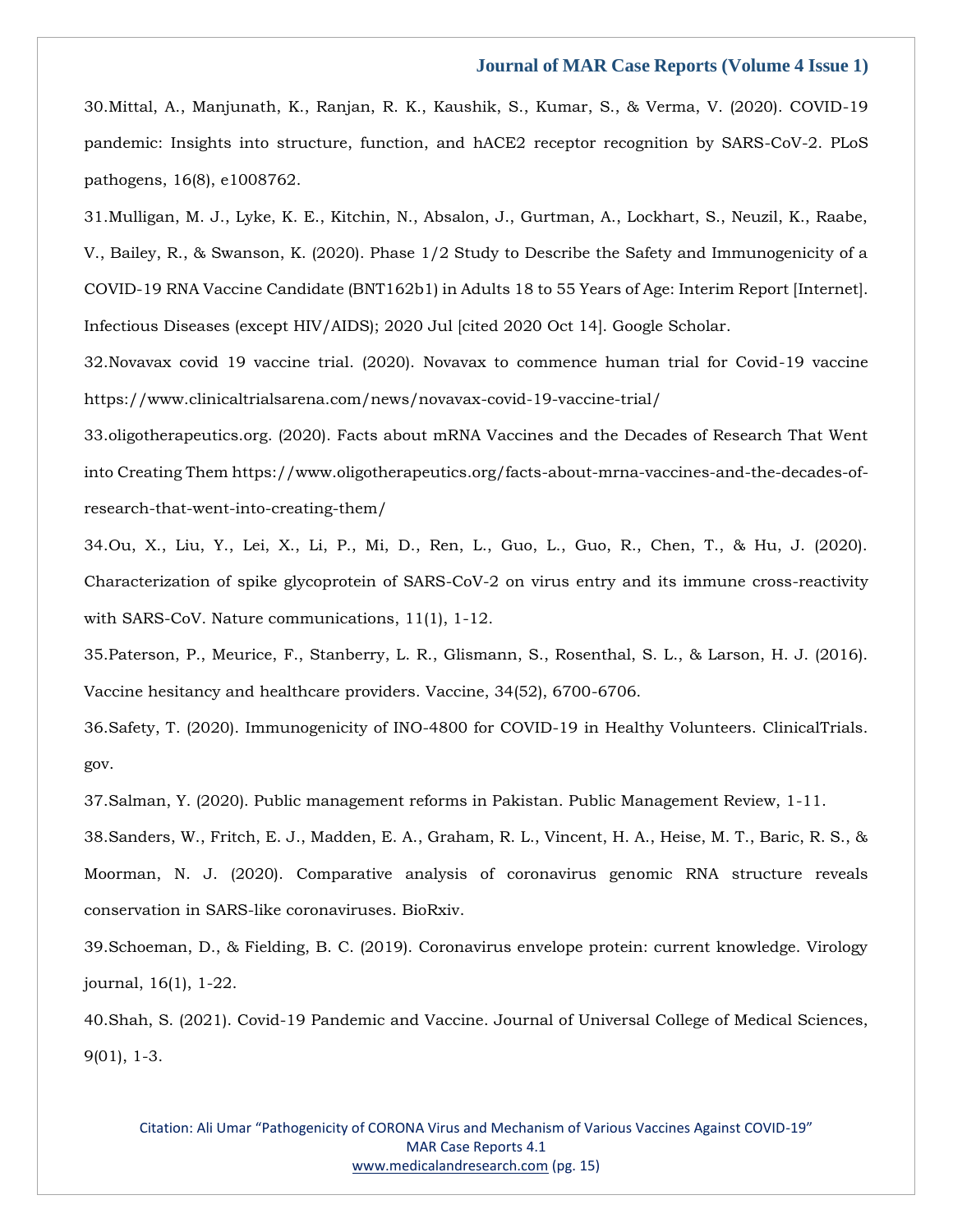41.Shrestha, A., & Iqbal, M. (2019). Enhancing protective efficacy of poultry vaccines through targeted delivery of antigens to antigen presenting cells. Access Microbiology, 1(1A), 66.

42.Smith, T. R., Patel, A., Ramos, S., Elwood, D., Zhu, X., Yan, J., Gary, E. N., Walker, S. N., Schultheis, K., & Purwar, M. (2020). Immunogenicity of a DNA vaccine candidate for COVID-19. Nature communications, 11(1), 1-13.

43.Thames, A. H., Wolniak, K. L., Stupp, S. I., & Jewett, M. C. (2020). Principles Learned from the International Race to Develop a Safe and Effective COVID-19 Vaccine. ACS Central Science, 6(8), 1341- 1347.

44.Tu, Y.-F., Chien, C.-S., Yarmishyn, A. A., Lin, Y.-Y., Luo, Y.-H., Lin, Y.-T., Lai, W.-Y., Yang, D.-M., Chou, S.-J., & Yang, Y.-P. (2020). A review of SARS-CoV-2 and the ongoing clinical trials. International journal of molecular sciences, 21(7), 2657.

45.Ura, T., Okuda, K., & Shimada, M. (2014). Developments in viral vector-based vaccines. Vaccines, 2(3), 624-641.

46.Voysey, M., Clemens, S. A. C., Madhi, S. A., Weckx, L. Y., Folegatti, P. M., Aley, P. K., Angus, B., Baillie, V. L., Barnabas, S. L., & Bhorat, Q. E. (2021). Safety and efficacy of the ChAdOx1 nCoV-19 vaccine (AZD1222) against SARS-CoV-2: an interim analysis of four randomised controlled trials in Brazil, South Africa, and the UK. The lancet, 397(10269), 99-111.

47.Wang, N., Shang, J., Jiang, S., & Du, L. (2020). Subunit vaccines against emerging pathogenic human coronaviruses. Frontiers in microbiology, 11, 298.

48.World Health Organization, W. (2020). Background paper on Covid-19 disease and vaccines: prepared by the Strategic Advisory Group of Experts (SAGE) on immunization working group on COVID-19 vaccines, 22 December 2020.

49.Wouters, O. J., Shadlen, K. C., Salcher-Konrad, M., Pollard, A. J., Larson, H. J., Teerawattananon, Y., & Jit, M. (2021). Challenges in ensuring global access to COVID-19 vaccines: production, affordability, allocation, and deployment. The lancet.

50.Wu, A., Peng, Y., Huang, B., Ding, X., Wang, X., Niu, P., Meng, J., Zhu, Z., Zhang, Z., & Wang, J. (2020). Genome composition and divergence of the novel coronavirus (2019-nCoV) originating in China. Cell host & microbe, 27(3), 325-328.

Citation: Ali Umar "Pathogenicity of CORONA Virus and Mechanism of Various Vaccines Against COVID-19" MAR Case Reports 4.1 [www.medicalandresearch.com](http://www.medicalandresearch.com/) (pg. 16)